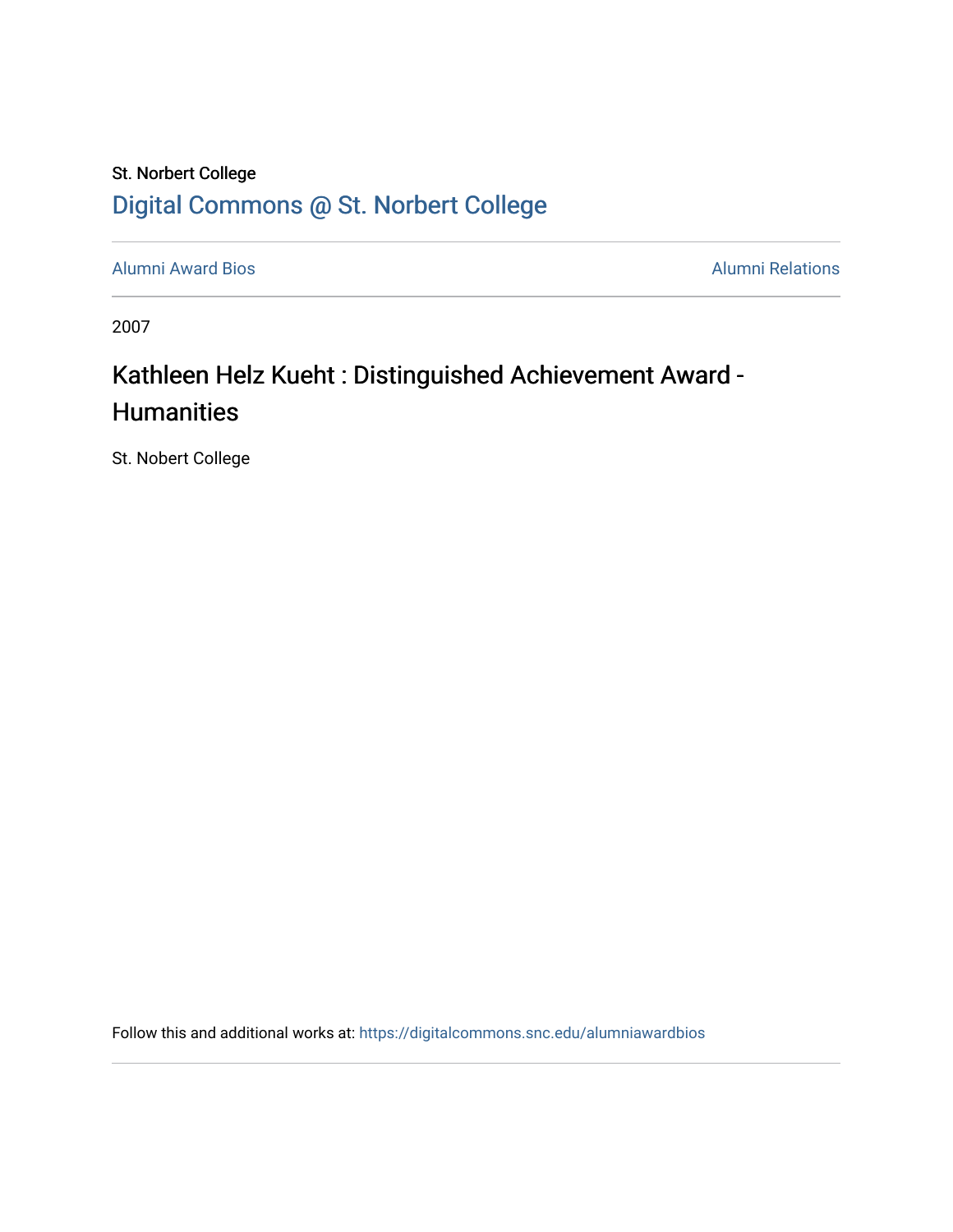

 $\geq$  [Alumni](https://www.snc.edu/alumni/)  $\geq$  [Alumni Awards](https://www.snc.edu/alumni/awards/)  $\geq$  2007 Distinguished Achievement Award - Humanities A

## [Alumni](https://www.snc.edu/alumni/index.html)

[Events & Reunions](https://www.snc.edu/alumni/event/index.html) [Behind the Arch](https://www.snc.edu/alumni/event/behindthearch/) [Benefits and Services](https://www.snc.edu/alumni/benefits.html) [Get Involved](https://www.snc.edu/alumni/getinvolved.html) [Give to SNC](http://giving.snc.edu/) [Alumni Awards](https://www.snc.edu/alumni/awards/index.html) [Past Recipients](https://www.snc.edu/alumni/awards/recipients.html) [Knight Lights](https://www.snc.edu/alumni/knightlights/index.html) [Alumni-Owned](https://www.snc.edu/alumni/directory/index.html) [Businesses Network](https://www.snc.edu/alumni/directory/index.html) [Alumni Board](https://www.snc.edu/alumni/alumniboard.html) [Student Alumni](https://www.snc.edu/alumni/saa.html) [Ambassadors](https://www.snc.edu/alumni/saa.html) [Staff](https://www.snc.edu/alumni/contactus.html)

## 2007 Distinguished Achievement Award - Humanities Kathleen Helz Kueht '68

December will mark the latest momentous event in Kathie Kueht's life, a life so outstanding because of her successful career and because of all she has done to help others. Thirty-nine years after graduating from St. Norbert College, she will defend her doctoral dissertation pursuant to receiving her Ed.D. in Executive Leadership, Human & Organizational Learning from The George Washington University.

When Kathie graduated from SNC, she initially planned to enter the Peace Corps. Instead, she pursed an M.S. in Counseling at U.W.-Madison. A "transformative" experience, it introduced her to a "more diverse community that was involved in civil rights, questioned the country's role in Vietnam, and had different points of view and experiences." Using this new expertise, Kathie spent the years 1970-1977, working as a counselor at Marquette University, and academic advisor at U.W. Green Bay, and as Director of Counseling & Health Services at Waukesha's Carroll College.

In 1977, while she was in Waukesha, Kathie made a very special contribution: with four other women, she helped found The Women's Center, a non-profit agency that, for over 30 years now, has provided crisis intervention services to victims of domestic and sexual assault, employment assistance and on-site childcare. These services include emergency housing, counseling, support groups for women and children, child abuse prevention programming and legal advocacy.

Beyond helping found this Center, Kathie has continued to help develop the Center and expand its services. For example, by her helping raise funds for the Center, all services are free of charge so that no one is denied help because of a lack of financial resources. She continues to serve as an unofficial "ambassador" for the Center in the community, telling others – especially in her professional circle – about The Women's Center's work, and encouraging others to be involved as donors and volunteers. Since its founding, The Women's Center has served thousands of women, men and children in life-changing (and sometimes life-saving) ways – thanks to over 125 volunteers and over 20 groups of volunteers who currently help the Center.

Years as a personnel manager, psychotherapist, and as a management development trainer and facilitator led to Kathie's founding, in 1988, Proact, Inc., the Proact Global Associated LLC an organization for which she is President, CEO and owner. Proact specializes in designing learning and performance improvement programs, coaching executive leadership and facilitating and